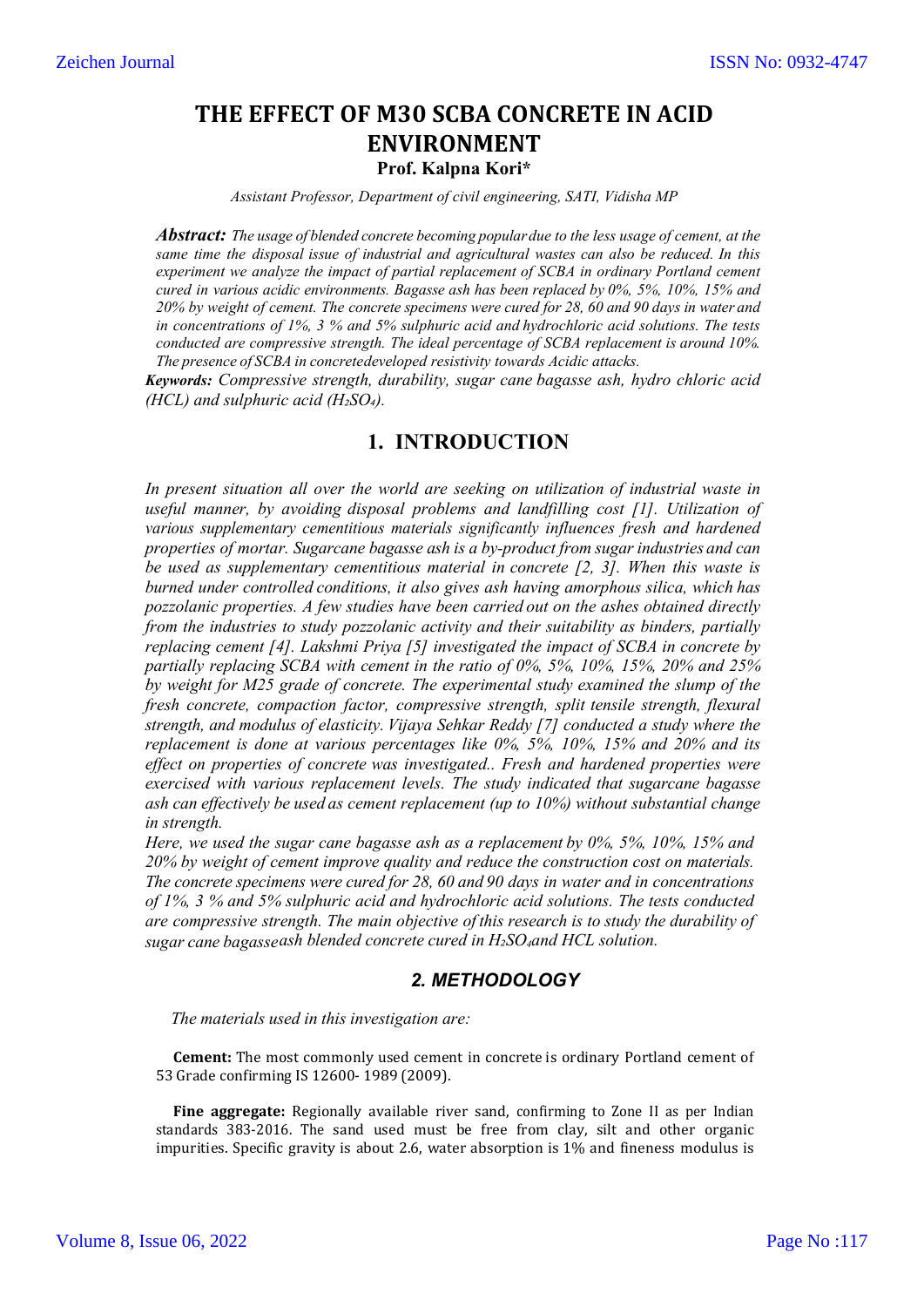around 2.99.

**Coarse aggregate:** The crushed aggregate used were 20mm to 12.5mm in size confirming to IS: 10262, IS: 383. Specific gravity is 2.8, water absorption is 0.5% and finenessmodulus is 7.26.

Water: The water that is available in our college campus confirming to the requirement of concreting and curing as per IS: 456-2009.

**Sugar cane bagasse ash:** The SCBA which is used in this investigation process was obtained from the KCP Sugar factory, Vuyurru, located in Krishna district, Andhra Pradesh. SCBA contains an approximate 25% of hemi-cellulose, about 25% of lignin and a 50% of cellulose. For each ton of the sugarcane it generates approximately 26% of bagasse at an approximate 50% of moisture content & approximately0.62% of residual ash. The residue that is left after the combustion gives a chemical composition which is highly dominated by silicon dioxide (SO2). The specific gravity of SCBA was found to be 2.49

*Table-1: Physical properties of sugar cane bagasse ash*

| S. No | <b>Property</b>       | <b>Test Results</b>     |
|-------|-----------------------|-------------------------|
|       | Specific gravity      | 2.49                    |
|       | Particle shape        | Spherical               |
|       | Density               | $375$ Kg/m <sup>3</sup> |
|       | Specific surface area |                         |

### *3.EXPERIMENTAL PROCEDURE*

#### **Mixing**

*Mixing is done in a pan mixer of 40 liters capacity. The cement materials are thoroughly blended and then to this, the aggregates were added and then completely mixed followed by the slow and gradual addition of water. The mixing has to be done properly until a mixture of uniform colour and consistency are achieved which is ready forcasting.*

### *Casting of specimen*

*The moulds are cleaned and oil is applied to the mould before concrete is poured into the mould. The moulds are then placed on the level platform. The thoroughly mixed green concrete is filled into the moulds by a vibration method with needle vibrator. Excess concrete was removed and top surface is leveled confirming to IS: 516-1969. Here number of cubes cast are 315, number of cylinders cast are 315 and number of beams cast are 315.*

### *Curing the specimen*

*The specimens in the mould are left undisturbed for 24 hours in moulds and then de moulded. De moldings must be done carefully without breaking edges. They must be cured in water, H₂SO4 and HCL solutions for required period confirming to IS: 516-1969.*

### *Durability*

*The durability tests are conducted on sugarcane bagasse ash concrete against acids such as H₂SO4and HCL. The response of H₂SO4 and HCL attack on sugar cane bagasse ash concrete for various percentages were studied. For conducting this tests concrete specimens like cubes, cylinders and beams with different percentages were casted. The specimens were cured in 1%, 3% and 5% H₂SO4and HCL solutions for different periods of 28, 60 and 90 days.*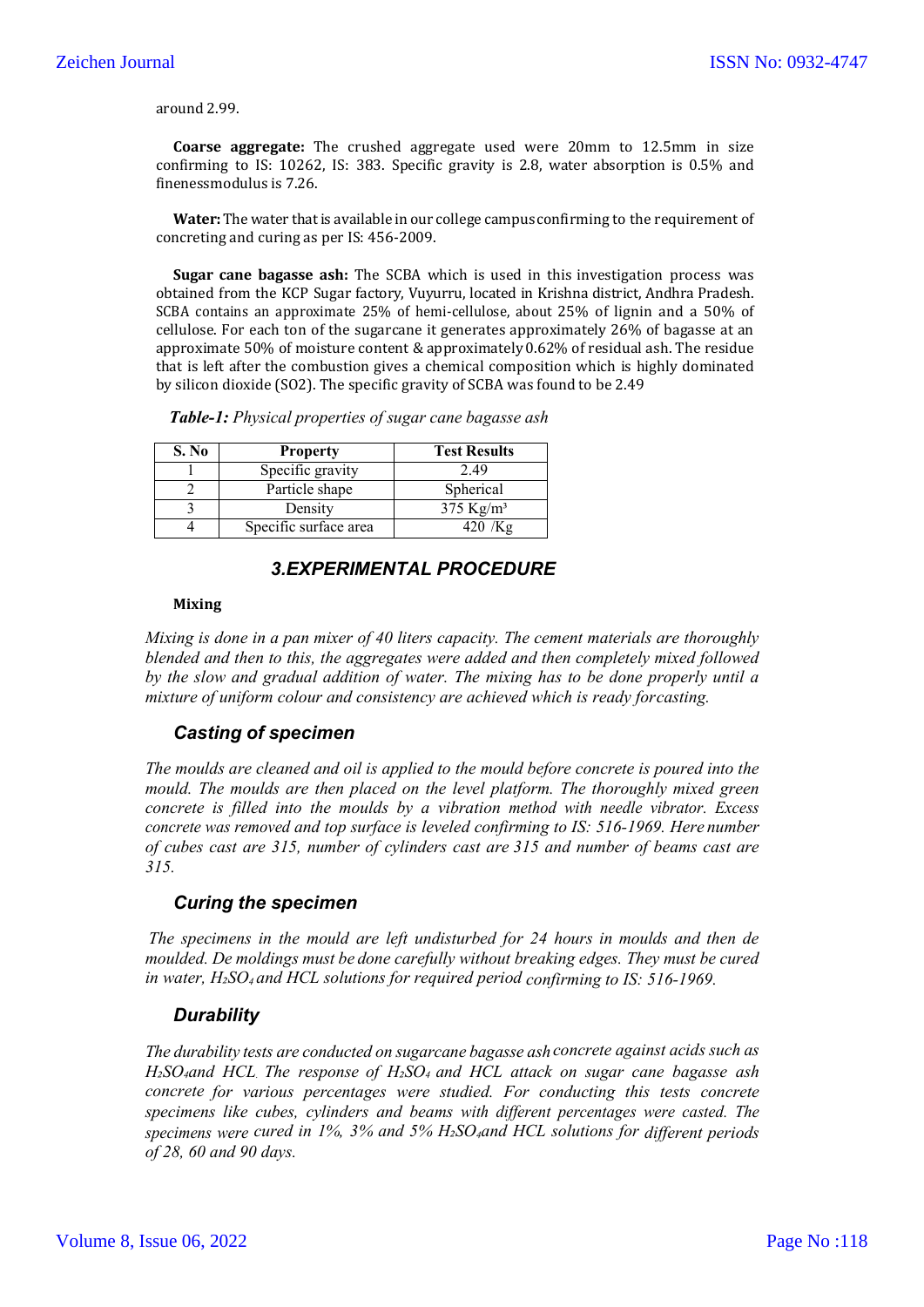## *4. EXPERIMENTAL RESULTS*

*The following graphs shows the mechanical properties of concrete specimens with 0%, 5%, 10%, 15% and 20% weight replacement of cement with SCBA cured in normal water and different percentages of H₂So₄ and HCL solutionsfor 28, 60 and 90 days.*



### *a. Compressive strength results for cubes cured inwater*

*Chart-1: CS of SCBA cubes cured in normal water*

*The obtained results of SCBA replaced concrete cubes cured in water of all curing periods, the strength variation for 0% to 5% increased up to 2.99% for 28 days, 1.14% for 60 days, 2.3% for 90 days. For 5% to 10% strength increased up to 2.33% for 28 days, 2.81% for 60 days and 2.68% for 90 days. For 10% to 15% strength decreased up to 9.22% for 28 days, 5.47% for 60 days, 7.49% for 90 days and for 15% to 20% strength decreased up to 2.95% for 28 days, 2.4% for 60 days, 2.82% for 90 days. This shows that compressive strength results of SCBA replaced concrete cubes cured in water for all curing periods increase up to 10% replacement and a decrease in compressive strength is observed at 15%and 20% replacements.*



### *b. Compressive strength results for cubes cured in 1% HCL solution*

**Chart-2: CS of SCBA cubes cured in 1% HCL solution**

*The obtained results of SCBA replaced concrete cubes cured in 1%HCL of all curing periods, the strength variation for 0% to 5% strength increased up to 4.38% for 28 days, 3.23% for 60 days and 8.7% for 90 days. For 5% to 10% strength increased up to 2.7% for 28 days, 2.4%for 60 days and 9.2% for 90 days. For 10% to 15% strength decreased up to 10.4% for 28 days, 14.09% for 60 days and 28.1% for 90 days and for 15% to 20% strength decreased up to 12.9% for 28 days, 12.6% for 60 days and 7.1% for 90 days. This shows that compressive strength results of SCBA replaced concrete cubes cured in 1%HCL for all curing periods increase up to 10% replacement and a decrease in compressive strength is observed at 15% and 20% replacements.*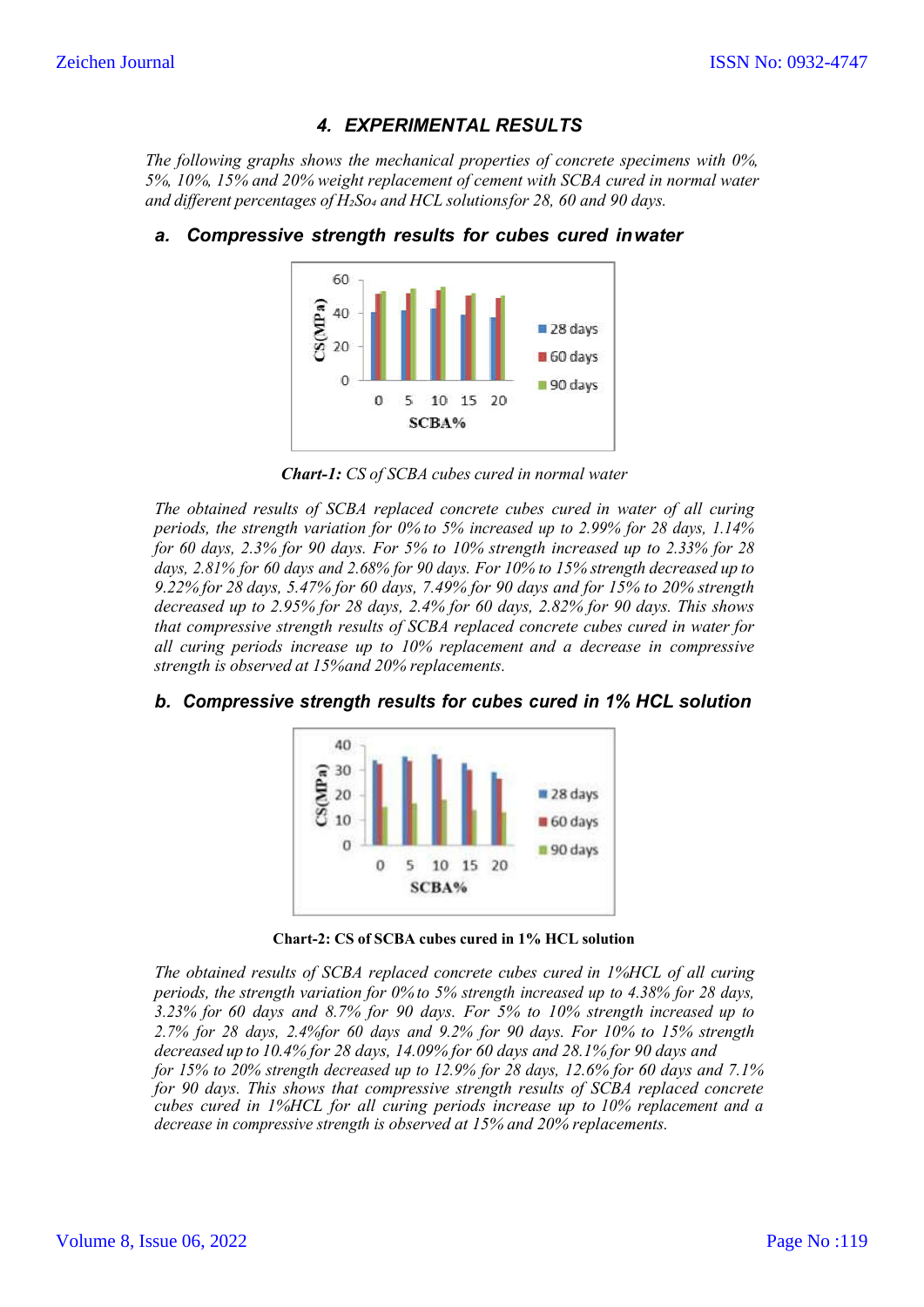

*c. Compressive strength results for cubes cured in 3%HCL solution*



*The obtained results of SCBA replaced concrete cubes cured in 3%HCL of all curing periods, the strength variation for 0% to 5% strength increased up to 7.04% for 28 days, 5.8% for 60 days and 11.9% for 90 days. For 5% to 10% strength increased up to 4.99% for 28 days, 4.93% for 60 days and 2.47% 90 days, for 10% to 15% strength decreased up to 20.9% for 28 days, 22.77% for 60 days and 26.17% for 90 days and for 15% to 20% strength decreased up to 16.7% for 28 days, 21.47% for 60 days and 1.67% for 90 days. This shows that compressive strength results of SCBA replaced concrete cubes cured in 3% HCL for all curing periods increase up to 10% replacement and a decrease incompressive strength is observed at 15% and 20% replacements.*

## *d. Compressive strength results for cubes cured in 5%HCL solution*



*Chart-4: CS of SCBA cubes cured in 5% HCL solution*

*The obtained results of SCBA replaced concrete cubes cured in 5%HCL of all curing periods, the strength variation for 0% to 5% strength increased up to 4.12% for 28 days, 8.5% for 60 days and 9.3% for 90 days. For 5% to 10% strength increased up to 4.7% for 28 days, 4.4% for 60 days and 4.6% for 90 days. For 10% to 15% strength decreased up to 22.3% for 28 days, 28.07% for 60 days and 29.2% for 90 days and for 15% to 20% strength decreased up to 24.6% for 28 days, 18.5% for 60 days and 20.88% for 90 days. This shows that compressive strength results of SCBA replaced concrete cubes cured in 5% HCL for all curing periods increase up to10% replacement and a decrease in compressive strength isobserved at 15% and 20% replacements.*

## *e. Compressive strength results for cubes cured in 1%HSo solution*

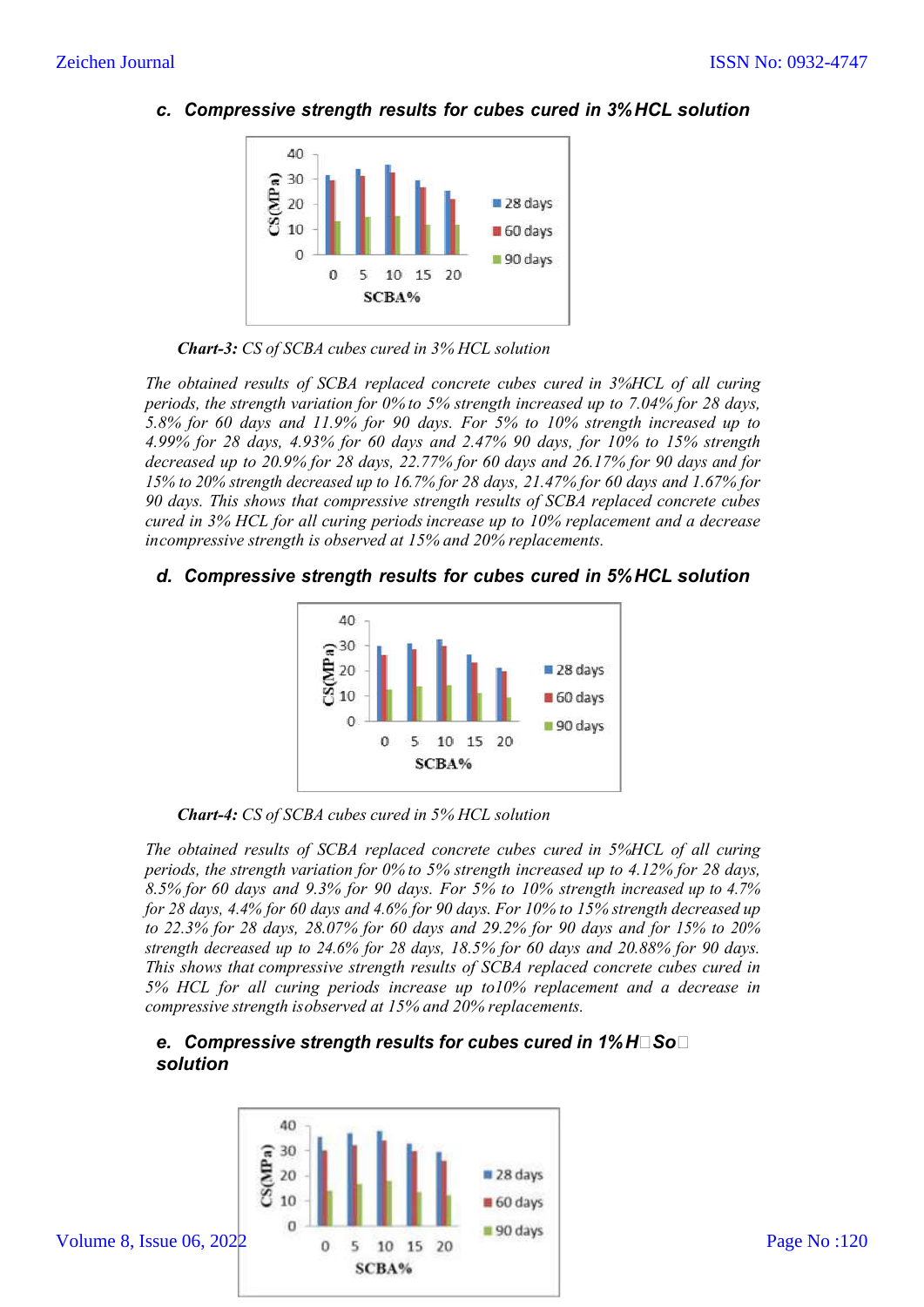#### *Chart-5: CS of SCBA cubes cured in 1% H₂So₄ solution*

*The obtained results of SCBA replaced concrete cubes cured in 1% H₂So4 of all curing periods, the strength variation for 0% to 5% strength increased up to 4.13% for 28 days, 6.47% for 60 days, 19.94% for 90 days. For 5% to 10% strength increased up to 2.64% for 28 days, 5.92% for 60 days and 6% for 90 days. For 10% to 15% strength decreased up to 13.72% for 28 days, 12.23% for 60 days, 24.69% for 90 days and for 15% to 20% strength decreased up to 9.95% for 28 days, 13.17% for 60 days, 7.97% for 90 days. This shows that compressive strength results of SCBA replaced concrete cubes cured in 1% H₂So4 for all curing periods increase up to 10% replacement and a decrease in compressive strength isobserved at 15% and 20% replacements.*

### *f.* Compressive strength results for cubes cured in 3%H $\square$ So $\square$ *solution*



#### *Chart-6: CS of SCBA cubes cured in 3% H₂So₄ solution*

*The obtained results of SCBA replaced concrete cubes cured in 3% H₂So4 of all curing periods, the strength variation for 0% to 5% strength increased up to 4.85% for 28 days, 7.04% for 60 days, 19.12% for 90 days, for 5% to 10% strength increased up to 6.73% for 28 days, 3.56% for 60 days and 4.04% for 90 days, for 10% to 15% strength decreased up to21% for 28 days, 22.89% for 60 days, 26.67% for 90 days and for 15% to 20% strength decreased up to 8.28% for 28 days, 13.51% for 60 days, 12.84 % for 90 days. This shows that compressive strength of SCBA replaced concrete cubes cured in 3% H₂So4 for all curing periods increase up to 10% replacement and a decrease in compressive strength isobserved at 15% and 20% replacements.*



### *g. Compressive strength results for cubes cured in 5%H2So4 solution*

*Chart-7: CS of SCBA cubes cured in 5% H₂So₄ solution*